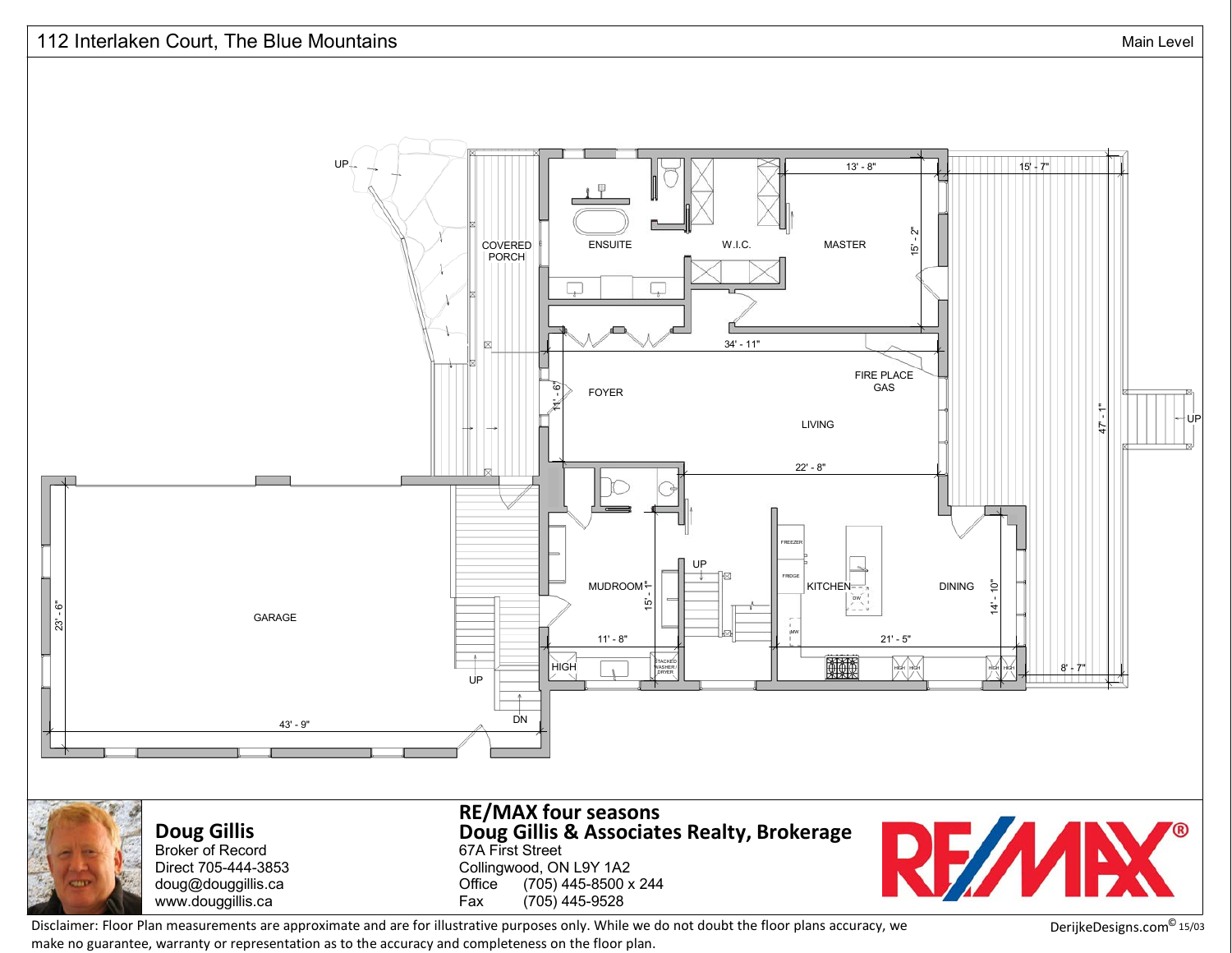



**Doug Gillis** Broker of Record Direct 705-444-3853 doug@douggillis.cawww.douggillis.ca

67A First Street Collingwood, ON L9Y 1A2e (705) 445-8500 x 244<br>(705) 445 9539 **Office** Fax (705) 445-9528 **Doug Gillis & Associates Realty, Brokerage RE/MAX four seasons**



Disclaimer: Floor Plan measurements are approximate and are for illustrative purposes only. While we do not doubt the floor plans accuracy, we DerijkeDesigns.com<sup>©</sup> make no guarantee, warranty or representation as to the accuracy and completeness on the floor plan.

DerijkeDesigns.com<sup>©</sup> 15/03